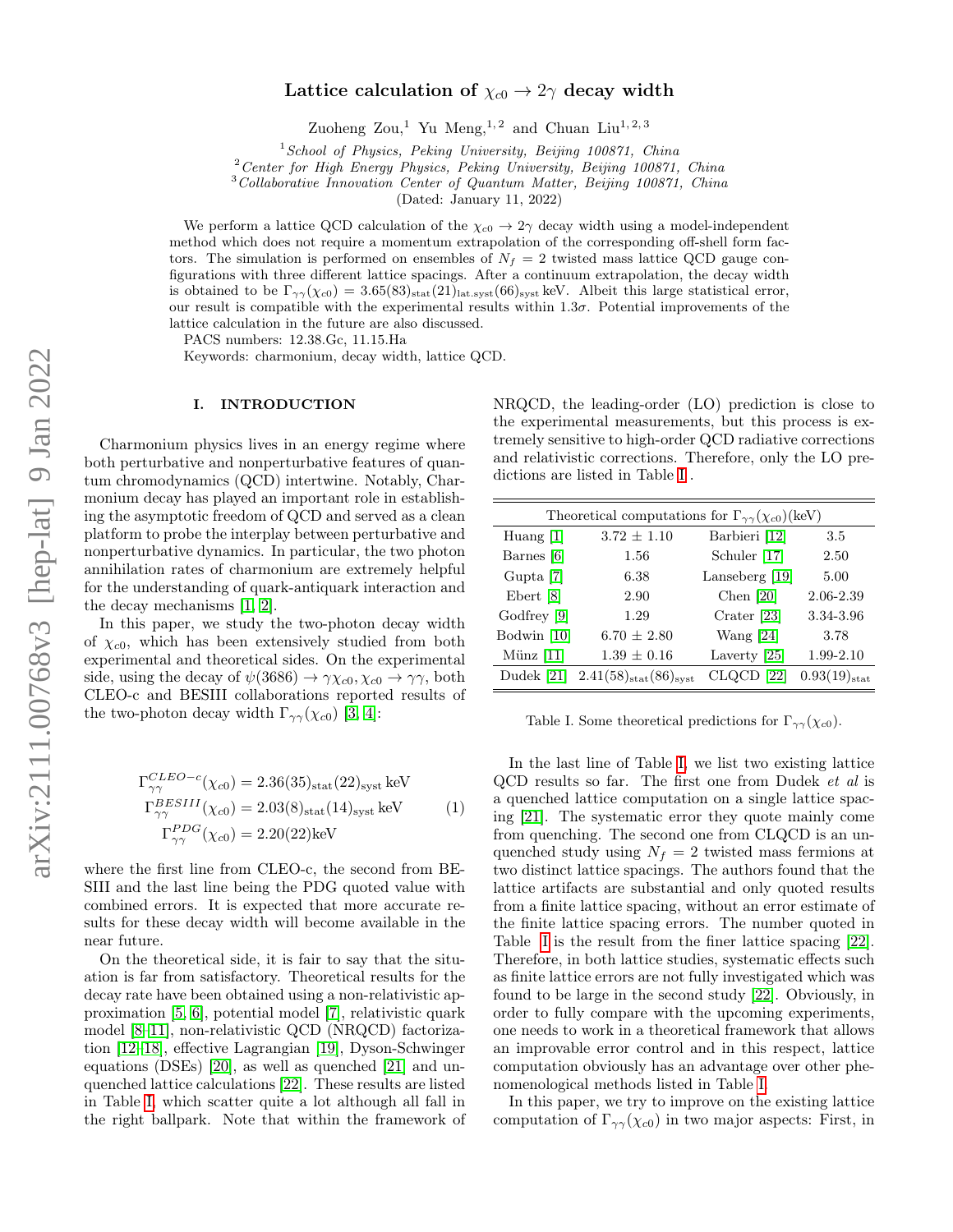previous lattice studies, many systematic effects are not yet fully taken into account, the most important of which being the finite lattice spacing effect, which has been observed in Ref. [\[22\]](#page-8-4). Second, one normally computed the off-shell form factors at various discrete photon virtualities. In order to obtain the physical decay width, an extrapolation of these results are required, introducing a model-dependent systematic error.

In this work, we have made the following improvements: First, to attack the lattice artifacts, we perform our calculation on ensembles with three different lattice spacings, allowing us to perform a reliable continuum extrapolation. Second, we adopt a novel method to extract the on-shell form factor directly, by-passing the conventional momentum extrapolation and therefore avoids the corresponding model-dependent extrapolation errors. We have also taken the excited-state contamination into consideration, further improving our results on the physical form factor. Similar procedures has been successfully utilized to two-photon decay of  $\eta_c$  [\[26\]](#page-8-9). We hope that these improvements could also shed some light on the two-photon decay of  $\chi_{c0}$ .

This paper is organized as follows. In Sect. [II,](#page-1-0) the methodology for extracting on-shell form factor is introduced. The Sect. [III](#page-2-0) is divided into several parts: In Sect. [III A,](#page-2-1) the information of the configurations and operators used in this work are introduced. In Sect. [III B,](#page-2-2) the mass spectrum of  $\chi_{c0}$  is presented. In Sect. [III C,](#page-3-0) we give the renormalization factor and the spectrum weight factor. In Sect. [III D,](#page-5-0) numerical results of the form factor in three different lattice spacings are presented. Then in Sect. [III F,](#page-6-0) extrapolation of the results to continuum is performed, yielding our final result for the decay rate. We also compare our result with both experimental and theoretical results. The main sources of error in our work are discussed and possible solutions in the future are proposed.

## <span id="page-1-0"></span>II. METHODOLOGY

In this section, we outline the methodology for the calculation of two-photon decay width of  $\chi_{c0}$ . In the traditional approach [\[27\]](#page-8-10), using the Lehmann-Symanzik-Zimmermann (LSZ) reduction formula and integrating out the QED part to  $\mathcal{O}(\alpha_{em})$ , the amplitude for twophoton decay of charmonium can be obtained as follows [\[21\]](#page-8-3),

<span id="page-1-1"></span>
$$
\langle \gamma \gamma | M(p_f) \rangle \sim e^2 \epsilon_{\mu}^* \epsilon_{\nu}^* \int dt_i e^{-\omega_1(t_i - t)} \int d^3 \vec{x} \, e^{-i \vec{p_f} \cdot \vec{x}} \tag{2}
$$
\n
$$
\int d^3 \vec{y} \, e^{i \vec{q_2} \cdot \vec{y}} \langle 0 | T \Big\{ \varphi_M(\vec{x}, t_f) J_{\nu}(\vec{y}, t) J_{\mu}(\vec{0}, t_i) \Big\} | 0 \rangle
$$

where  $\varphi_M(\vec{x}, t_f)$  is an appropriate composite operator which creates a desired meson M (in our case, the  $\chi_{c0}$ meson) from the QCD vacuum;  $\epsilon_{\mu}, \epsilon_{\nu}$  are the polarization four-vectors for the two final photons;  $J_{\mu} = \sum_{q} e_q \bar{q} \gamma_{\mu} q$ 

 $(e_q = 2/3, -1/3, -1/3, 2/3$  for  $q = u, d, s, c$  is the electromagnetic current operator due to the quarks, with e being the elementary charge unit. In this work, we only consider the connected contributions arising from the charm quark current. Disconnected contributions are neglected. These contributions are extremely costly for lattice computations and are assumed to be small in charmonium physics [\[21,](#page-8-3) [28,](#page-8-11) [29\]](#page-8-12). Then, the matrix element in Eq. [\(2\)](#page-1-1) relevant for  $\chi_{c0}$  decay can be parameterized in terms of the form factor  $G(Q_1^2, Q_2^2)$  as,

$$
\langle \gamma(q_1)\gamma(q_2)|M(p_f) \rangle
$$
  
=  $\frac{2}{m_\chi} \left(\frac{2}{3}e\right)^2 G(Q_1^2, Q_2^2) \left[\epsilon_1 \cdot \epsilon_2 q_1 \cdot q_2 - \epsilon_2 \cdot q_1 \epsilon_1 \cdot q_2\right]$  (3)

where  $q_1, q_2$  are the two four-momenta of the final photons while  $Q_1^2 = -q_1^2$ ,  $Q_2^2 = -q_2^2$  are the virtualities of the two photons. The mass of  $\chi_{c0}$  is denoted as  $m_{\chi}$  and the polarization vectors of the two photons are given by  $\epsilon_1$  and  $\epsilon_2$ . The physical decay width is related to the on-shell form factor which is obtained by a momentum extrapolation towards the physical point:  $Q_1^2 = Q_2^2 = 0$ . Thus, in this conventional approach, in order to have a better control on the extrapolation, one needs to compute the matrix element at various different non-physical virtuality combinations, thereby also introducing extra computational costs. The extrapolation itself also brings about model-dependent systematic errors. In the new approach introduced in this work, we adopt a method that requires no off-shell form factor calculations at all and therefore by-passing the model-dependent extrapolation in photon virtualities. The method has been successfully utilized in two-photon decays of  $\eta_c$  [\[26\]](#page-8-9). We now briefly outline the major steps for the case of  $\chi_{c0}$  below.

One first relates the on-shell decay amplitude of  $\chi_c \rightarrow$  $2\gamma$  to an infinite-volume hadronic tensor  $\mathcal{F}_{\mu\nu}(p)$  which is the Fourier transform of the real-space tensor  $\mathcal{H}_{\mu\nu}(t, \vec{x})$ in continuum Euclidean space,

$$
\mathcal{F}_{\mu\nu}(p) = \int dt e^{m_{\chi}t/2} \int d^3 \vec{x} e^{-i\vec{p}\cdot\vec{x}} \mathcal{H}_{\mu\nu}(t, \vec{x}) ,
$$
  

$$
\mathcal{H}_{\mu\nu}(t, \vec{x}) = \langle 0| T J_{\mu}(x) J_{\nu}(0) | \chi_{c0}(k) \rangle ,
$$
 (4)

where we have chosen the rest-frame of the  $\chi_{c0}$  meson so that  $k = (im_{\chi},0)$ . Note that we have fixed the four-momentum for one of the final photons to be  $p = (im_\chi/2, \vec{p})$  with  $|\vec{p}| = m_\chi/2$ , making it on-shell explicitly and energy-momentum conservation then guarantees the other photon with four-momentum  $p'$  is also on-shell. With this choice, the on-shell decay amplitude may be written as,

$$
M = e^{2} \epsilon_{\mu}^{*}(p, \lambda) \epsilon_{\nu}^{*}(p', \lambda') \mathcal{F}_{\mu\nu}(p)
$$
 (5)

According to the quantum number of  $\chi_{c0}$ , the hadronic tensor can be parameterized as (repeated indices are summed),

$$
\mathcal{F}_{\mu\nu}(p) = \epsilon_{ij\mu\alpha}\epsilon_{ij\nu\beta}p_{\alpha}k_{\beta}F_{\chi_{c0}\gamma\gamma}.\tag{6}
$$

The approach to extract the on-shell form factor  $F_{\chi_{c0}\gamma\gamma}$ here is also slightly different from the conventional one.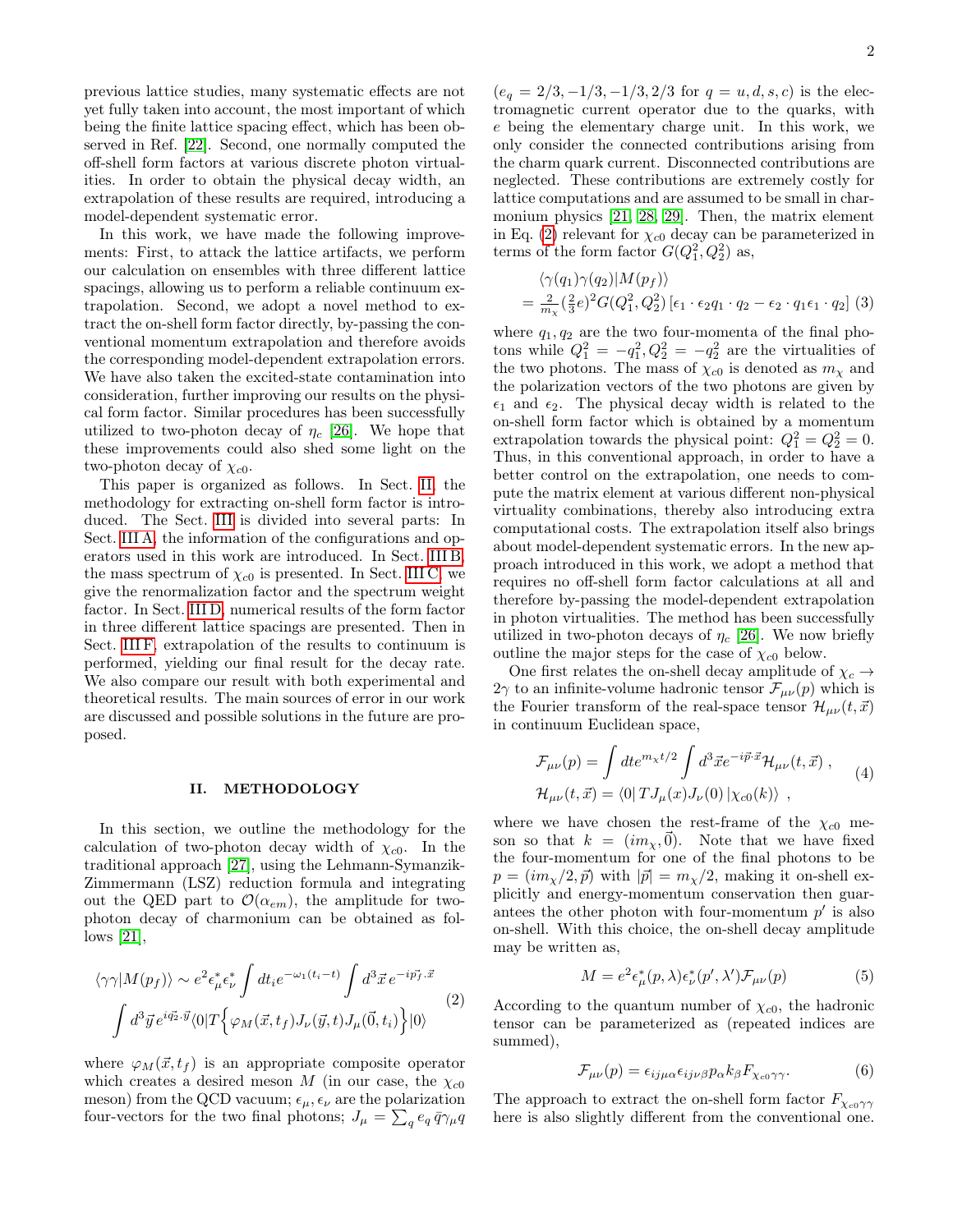By further multiplying the Lorentz structure factor in the above equation, the hadronic tensor can be contracted to a scalar including only the form factor  $F_{\chi_{c0}\gamma\gamma}$  with a constant factor. Then the form factor can be derived by dividing the coefficient as follows,

$$
F_{\chi_{c0}\gamma\gamma} = \frac{\epsilon_{ij\mu\alpha}\epsilon_{ij\nu\beta}p_{\alpha}k_{\beta}\mathcal{F}_{\mu\nu}(p)}{\epsilon_{ij\mu\alpha}\epsilon_{ij\nu\beta}p_{\alpha}k_{\beta}\epsilon_{i'j'\mu\alpha'}\epsilon_{i'j'\nu\beta'}p_{\alpha'}k_{\beta'}}
$$

$$
= -\frac{1}{8m_{\chi}|\vec{p}|^2} \int dt e^{m_{\chi}t/2} \tag{7}
$$

$$
\times \int d^3\vec{x}e^{-i\vec{p}\cdot\vec{x}}\epsilon_{ij\mu\alpha}\epsilon_{ij\nu 0} \frac{\partial \mathcal{H}_{\mu\nu}(x)}{\partial x_{\alpha}}
$$

Until now, all derivations are in the continuum Euclidean space. We now utilize the spatial isotropy symmetry to average over the spatial direction of  $\vec{p}$ ,

$$
e^{-i\vec{p}\cdot\vec{x}} \to \frac{1}{4\pi} \int d\Omega_{\vec{p}} e^{-i\vec{p}\cdot\vec{x}} = \frac{\sin(|\vec{p}||\vec{x}|)}{|\vec{p}||\vec{x}|} \equiv j_0(|\vec{p}||\vec{x}|)
$$

$$
\frac{d}{dz}(j_0(z)) = -\left(\frac{\sin z}{z^2} - \frac{\cos z}{z}\right) \equiv -j_1(z),\tag{8}
$$

where  $j_n(x)$  are the spherical Bessel functions. Finally the scalar from factor is expressed as

<span id="page-2-3"></span>
$$
F_{\chi_{c0}\gamma\gamma} = \frac{1}{8m_{\chi}} \int dt e^{m_{\chi}t/2} \int d^3 \vec{x}
$$
  
 
$$
\times \left[ \frac{j_1(|\vec{p}||\vec{x}|)}{|\vec{p}||\vec{x}|} (x_i \mathcal{H}_{0i} + x_i \mathcal{H}_{i0}) + \frac{j_0(|\vec{p}||\vec{x}|)}{|\vec{p}|} 2\mathcal{H}_{ii} \right] \tag{9}
$$

where  $i = 1, 2, 3$  take spatial indices and are assumed to be summed over.

To obtain the hadronic tensor  $\mathcal{H}_{\mu\nu}(t, \vec{x})$  in Eq. [\(9\)](#page-2-3), we utilize the variational method to find the optimal interpolation operators to create the  $\chi_{c0}$  meson state [\[30\]](#page-8-13). The physical decay width of  $\chi_{c0}$  is given by

<span id="page-2-4"></span>
$$
\Gamma_{\gamma\gamma}(\chi_{c0}) = \alpha^2 \pi m_{\chi_{c0}}^3 F_{\chi_{c0}\gamma\gamma}^2 . \tag{10}
$$

Therefore, one only needs to compute the Euclidean correlation functions  $\mathcal{H}_{0i}$  and  $\mathcal{H}_{ii}$  that are directly relevant for the on-shell amplitude and substitute the results into Eq. [\(9\)](#page-2-3) to arrive at the physical decay width  $\Gamma_{\gamma\gamma}(\chi_{c0})$  in Eq. [\(10\)](#page-2-4). This completely avoids the on-shell extrapolation process in the conventional lattice approach.

### <span id="page-2-0"></span>III. SIMULATION RESULTS

#### <span id="page-2-1"></span>A. Lattice setup

We utilize three  $N_f = 2$ -flavor twisted mass gauge field ensembles generated by the Extended Twisted Mass Collaboration(ETMC) with lattice spacing  $a \simeq$ 0.0667, 0.085, 0.098 fm, respectively. The parameters of these ensembles are presented in Table. [II.](#page-2-5) The valence charm quark mass parameter  $\mu_c$  is tuned so that the mass of the  $\eta_c$  meson for each ensemble reproduces its correct

|  |                                               |  | Ensemble a (fm) $L^3 \times T$ $N_{\text{conf}}$ $a\mu_l$ $m_{\pi}$ (MeV) $t_h$ |           |
|--|-----------------------------------------------|--|---------------------------------------------------------------------------------|-----------|
|  | Ens.I $0.067(2)$ $32^3 \times 64$ 179 0.003   |  | $\sim$ 300                                                                      | $10-20$   |
|  | Ens.II $0.085(3)$ $24^3 \times 48$ 200 0.004  |  | 315                                                                             | $10 - 15$ |
|  | Ens.III $0.098(3)$ $24^3 \times 48$ 216 0.006 |  | 365                                                                             | $10 - 15$ |

<span id="page-2-5"></span>Table II. From left to right, we list the ensemble name, the lattice spacing  $a$ , the spatial and temporal lattice size  $L$  and T, the number of the measurements of the correlation function for each ensemble  $N_{\text{conf}} \times T$ , the light quark mass  $a\mu_l$ , the pion mass  $m_{\pi}$  and the range of the time separation  $t_h$  between  $\chi_{c0}$ and photon.

physical value. For more details, we refer the reader to Ref. [\[31,](#page-8-14) [32\]](#page-8-15),

Before getting into the simulation details, there remains one subtlety to clarify that is related to the twisted mass fermion. Since the twisted mass action breaks parity P by  $\mathcal{O}(a^2)$  effects, the basis operator  $\mathcal{O}_1 = \overline{c}c$  for  $\chi_{c0}$  would unfortunately mix with  $\mathcal{O}_2 = \bar{c}\gamma^5 c$  which has the opposite parity. This mixing implies that a specific combination of these operators will be relevant to create a physcial scalar charmonium in the twisted mass action [\[30\]](#page-8-13)

$$
\mathcal{O}_{\chi_{c0}}^{\dagger} = v_1^{\chi} \mathcal{O}_1^{\dagger} + v_2^{\chi} \mathcal{O}_2^{\dagger} \tag{11}
$$

The two-point correlation function  $C_{\chi_{c0}}(t)$  =  $\langle 0 | \mathcal{O}_{\chi_{c0}}(t) \mathcal{O}_{\chi_{c0}}^{\dagger}(0) | 0 \rangle$  can be derived by multiplying the corresponding coefficients with the basis correlation functions  $C'_{ij} = \langle 0 | \mathcal{O}_i(t) \mathcal{O}_j^{\dagger}(0) | 0 \rangle$   $(i, j = 1, 2)$ . Therefore, after choosing a time slice  $t_0$ , one could disentangle the mixing of the two operators by solving a generalized eigenvalue problem (so-called GEVP procedure):

<span id="page-2-6"></span>
$$
\begin{pmatrix}\nC'_{11}(t) & C'_{12}(t) \\
C'_{21}(t) & C'_{22}(t)\n\end{pmatrix}\n\begin{pmatrix}\nv_1^{\chi} & v_1^{\eta} \\
v_2^{\chi} & v_2^{\eta}\n\end{pmatrix}\n=\n\begin{pmatrix}\n\lambda_1 & 0 \\
0 & \lambda_2\n\end{pmatrix}\n\begin{pmatrix}\nC'_{11}(t_0) & C'_{12}(t_0) \\
C'_{21}(t_0) & C'_{22}(t_0)\n\end{pmatrix}\n\begin{pmatrix}\nv_1^{\chi} & v_1^{\eta} \\
v_2^{\chi} & v_2^{\eta}\n\end{pmatrix}
$$
\n(12)

where the generalized eigenvalues  $\lambda_i$  behave like  $e^{-E_i(t-t_0)}$  at large time separation. In practice, we fix  $t_0 = 1$  and solve Eq. [\(12\)](#page-2-6) on each time-slice independently and use them to reconstruct the three-point correlation functions.

#### <span id="page-2-2"></span>B. Mass spectrum for  $\chi_{c0}$

Since the generalized eigenvalues in Eq. [\(12\)](#page-2-6) decay exponentially, the corresponding mass eigenvalues can be extracted easily from,

$$
\cosh(m_n) = \frac{\lambda_n(t-1) + \lambda_n(t+1)}{2\lambda_n(t)}.\tag{13}
$$

Since we want to extrapolate the form factor to eliminate the excited state contamination, we therefore use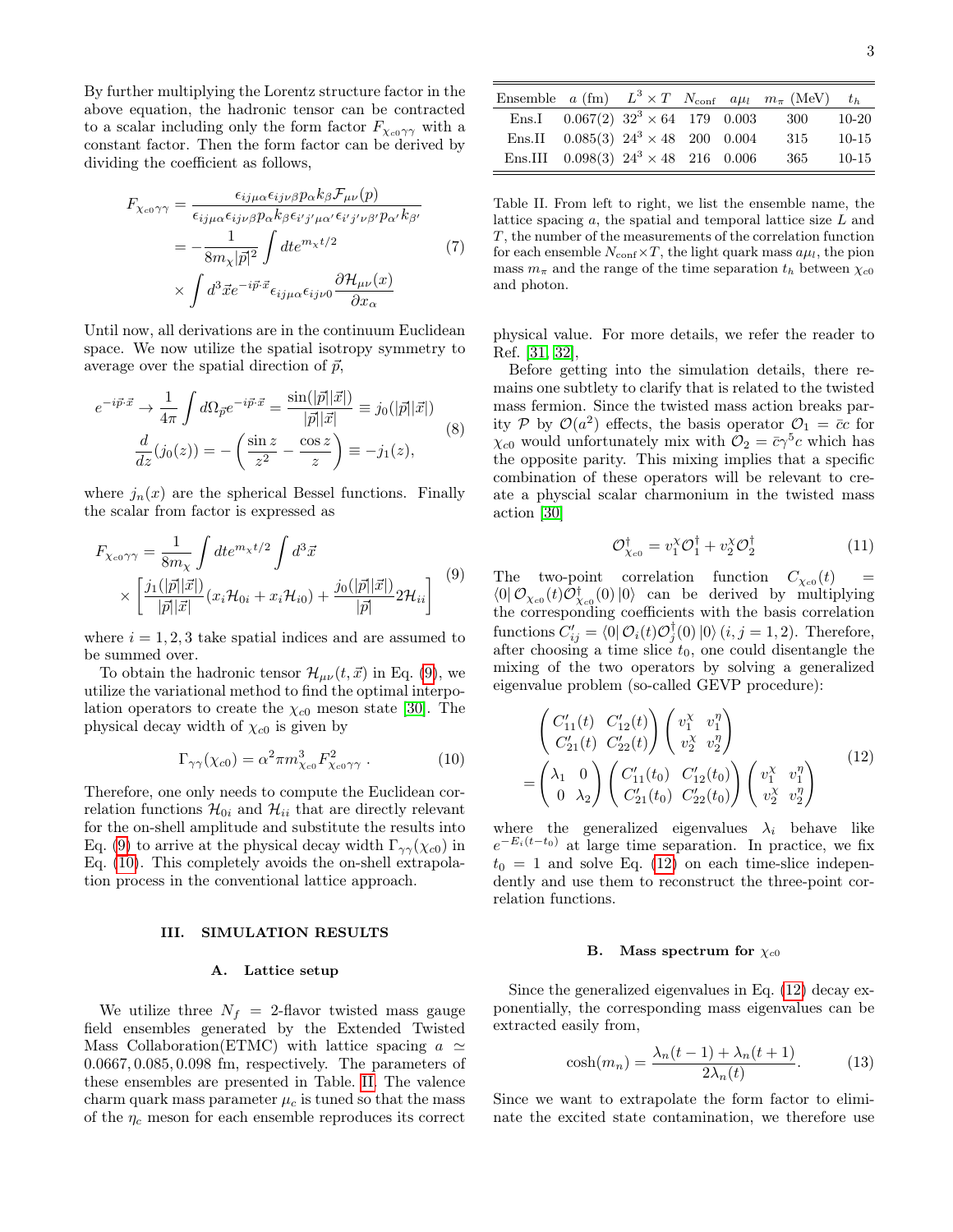

(c) Ens.III

<span id="page-3-2"></span>Figure 1. The left panels show the effective mass at different time slices together with the corresponding fitting ranges (grey bands) and the right panels are the ground and excited state mass values fitted from two-point correlation functions using Eq. [\(14\)](#page-3-1). The black symbols denote the chosen  $m_0$ , that correspond to the grey band to its left. The green symbols in (a) denote another choice for the  $m_0$  and  $m_1$ .

the following two-state fit form for the  $\chi_{c0}$  correlator,

<span id="page-3-1"></span>
$$
C_{\chi_{c0}}^{(2)}(t) = V \sum_{i=0,1} \frac{Z_i^2}{2m_i} \left( e^{-m_i t} + e^{-m_i (T - t)} \right)
$$
 (14)

with V being the spatial volume,  $m_0$  the ground state mass and  $m_1$  the first excited state mass. The factors  $Z_i = \frac{1}{\sqrt{2}}$  $\frac{1}{V}\langle i|\mathcal{O}^{\dagger}_{\chi_{c0}}|0\rangle$  (with  $i=0,1$ ) are the overlap amplitudes for the ground and the first excited state, respectively. The corresponding mass plateaus and the masses are illustrated in Fig. [1](#page-3-2) for the three ensembles we utilize in this work. The left column of the panels show the effective mass on each time slice. The right panels denote the mass values fitted from two-point correlation functions, the upper one for the first excited state and the bottom one for the ground state. As the grey bands in the left panels indicate, the starting time slices are adjusted according to  $\chi^2/d.o.f$  of the fit while the ending time slices are fixed to be  $t_{\text{max}} = 27, 20, 20$  for ensemble I, II, III, respectively. Noting that the grey band of Ens.I is obviously different from the other two ensembles, the ground state mass  $m_0$  might be underestimated. So we calculate the result for another plateau with green mark and take the difference of them as the major source of systematic uncertainty.

The results for the mass values are summarized in Ta-ble [III.](#page-3-3) Note that we use the  $\eta_c$  mass to fix the valence charm quark mass  $a\mu_c$  in this work. And the  $\chi_{c0}$  experiment mass is 3414.7(3)MeV quoted by PDG [\[33\]](#page-8-16).

<span id="page-3-3"></span>Table III. Mass value  $m_0$  and spectral weight  $Z_0$  for ground state and the first excited state mass  $m_1$  on each ensemble respectively. Ens.I(a) and Ens.I(b) are corresponding to the black and green symbols respectively.

|          | $m_0$ [MeV] | $Z_0$      | $m_1[\text{MeV}]$ |
|----------|-------------|------------|-------------------|
| Ens.I(a) | 3438(9)     | 0.0959(25) | 3906(176)         |
| Ens.I(b) | 3445(4)     | 0.0972(9)  | 4181(57)          |
| Ens.II   | 3417(5)     | 0.1216(10) | 4248(293)         |
| Ens.III  | 3419(6)     | 0.1320(7)  | 4271(366)         |

#### <span id="page-3-0"></span>C. Renormalization factor  $Z_V$

The hadronic tensor  $\mathcal{H}_{\mu\nu}$  contains the electromagnetic current operators  $J_{\mu}$  from all flavor of quarks. However, since we neglect the disconnected diagrams in this study, we only need to consider the charm quark current  $J_{\mu}^{(c)} = \bar{c}\gamma_{\mu}c(\vec{x},t)$ . Since we adopt the local current form, there exists an extra multiplicative renormalization factor  $Z_V$  that can be calculated by a ratio of the two-point function and the three-point function as in Eq. [\(15\)](#page-5-1). In principle this renormalization factor does not depend on the particle state used to calculate it. For a better signal, we choose to use the  $\eta_c$  correlators instead of  $\chi_{c0}$ .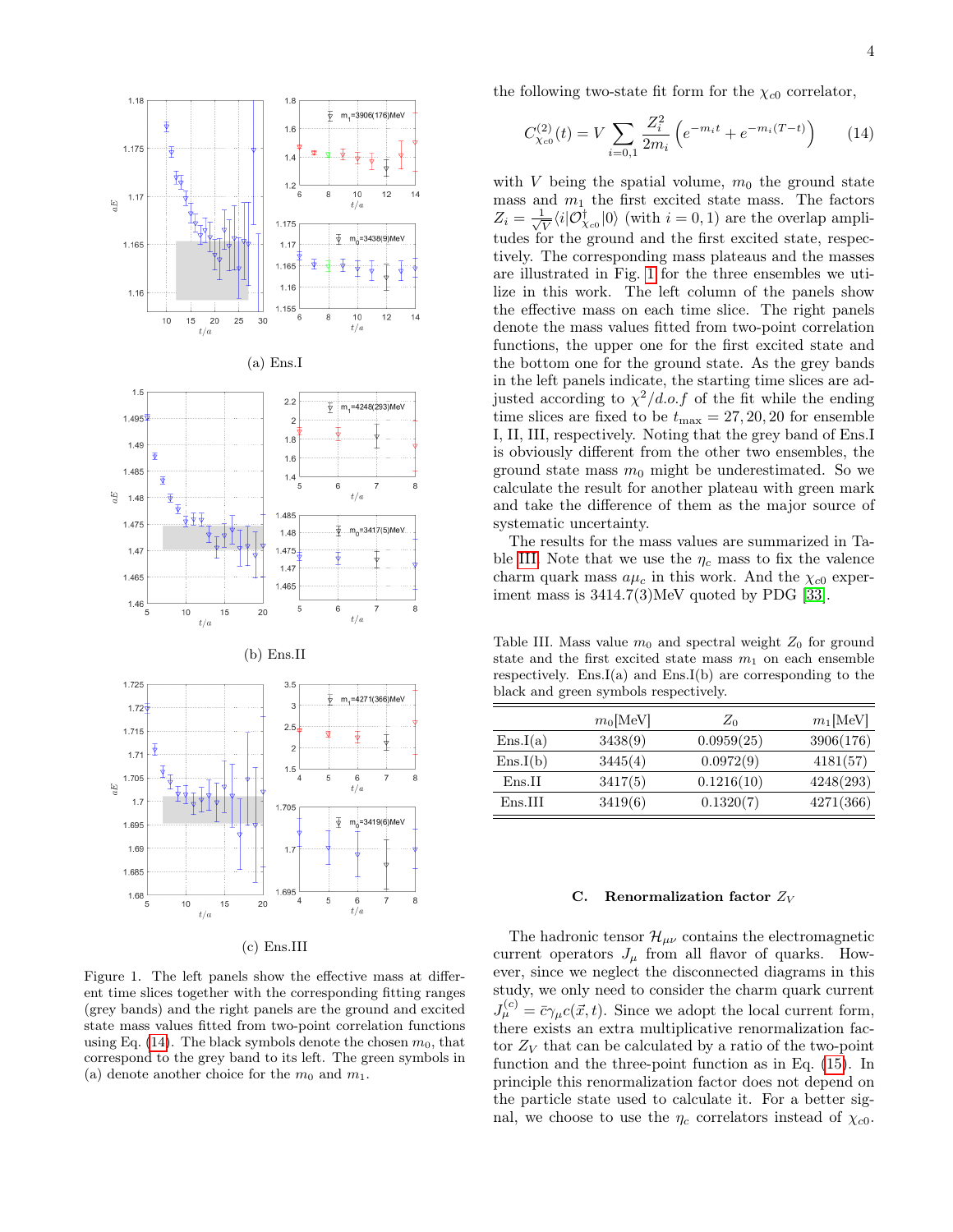

<span id="page-4-0"></span>Figure 2. The left column represents the plateaus of the form factor with different  $t<sub>h</sub>$  while the right column shows the extrapolation to the ground state contribution. The label (a) and (b), (c) and (d), (e) and (f) are for Ens.I(a), Ens.II, Ens.III respectively.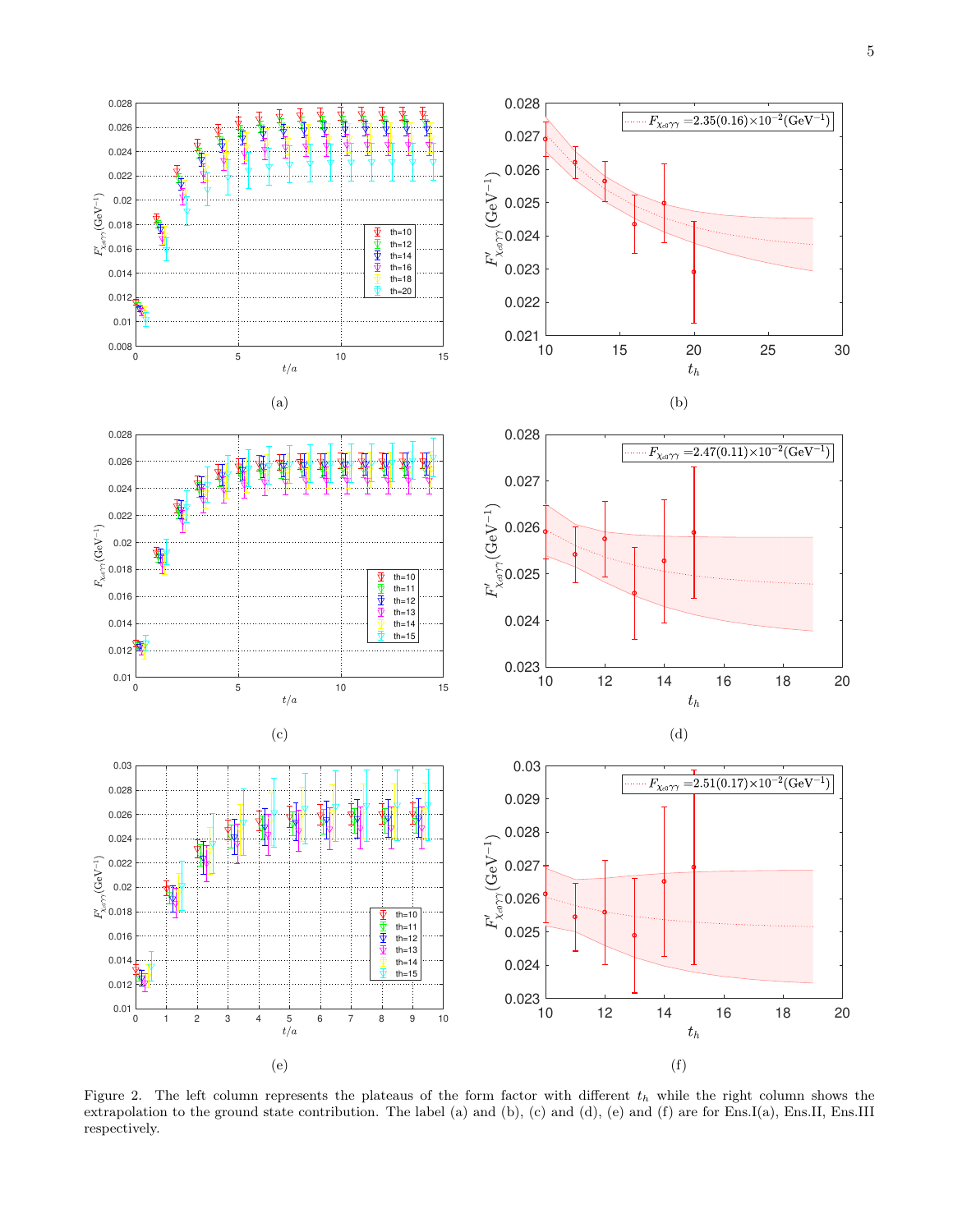Taking account of the around-of-world effect, we use the following relation to extract  $Z_V$ .

<span id="page-5-1"></span>
$$
Z_V = \frac{\sum_{\vec{x}} \langle \mathcal{O}_{\eta_c}(t) \mathcal{O}_{\eta_c}^{\dagger}(0) \rangle}{\sum_{\vec{x}} \langle \mathcal{O}_{\eta_c}(t) J_0^{(c)}(t/2, \vec{x}) \mathcal{O}_{\eta_c}^{\dagger}(0) \rangle} \frac{1}{(1 + e^{-m_0(T - 2t)})}
$$
(15)

The results for  $Z_V$  are listed in Table [IV.](#page-5-2)

| Ens I                                  | Ens H | Ens III |
|----------------------------------------|-------|---------|
| $Z_V$ 0.6523(21) 0.6296(29) 0.6057(27) |       |         |

<span id="page-5-2"></span>Table IV. Renormalization factor  $\mathbb{Z}_V$  for three ensembles.

When computing the scalar form factor  $F_{\chi_{c0}\gamma\gamma}$  in Eq. [\(9\)](#page-2-3) on the lattice, the integration over space-time are replaced by discrete summations. When two identical currents in  $\mathcal{H}_{\mu\nu}(t,\vec{x})$ , meaning that they share the same Lorentz index, are at the same space-time point, an extra renormalization is needed to take into account of the contact term. This is due to a new type of composite operator that is not properly renormalized yet, even if each current is already properly renormalized by the factor  $Z_V$ . In order to take this effect into account, one needs to impose another appropriate renormalization condition for this new composite operator. In this work, we choose not to sum the same space-time point contributions for identical currents and thereby avoiding this potential renormalization. To summarize, the above mentioned procedures taken on already  $O(a)$ -improved ensembles will at most introduce an extra  $O(a^2)$  lattice artifact on physical observables which will be taken care of in the final continuum extrapolation.

## <span id="page-5-0"></span>D. The scalar form factor  $F_{\chi_{c0}\gamma\gamma}$

When computing the hadronic tensor, we evaluate the three-point correlation function  $\langle J_\mu(x) J_\nu(0) \mathcal{O}^\dagger_{\chi_{c0}}(-t_h) \rangle$ . To produce the static meson state, we use the  $Z_4$ stochastic wall source placed at time-slice  $-t_h$ . This cuts the uncertainty by nearly a half when compared with the simple point source for the meson mass. We also apply the APE [\[34\]](#page-8-17) and Gaussian smearing [\[35\]](#page-8-18) for the gauge field and  $\chi_{c0}$  operator. We utilize the random point source propagator for the current to arrive at the threepoint correlation function. In practice, the hadronic tensor with current  $J_{\nu}(0)$  placed at zero point is actually an average of all the time slices and a random positions on each time slice.

Consequently, the scalar form factor we computed ac-cording to Eq. [\(9\)](#page-2-3) on the lattice  $F'_{\chi_{c0}\gamma\gamma}$  actually suffers from excited state contamination due to higher excitation states of  $\chi_{c0}$ . What we really need is the ground state  $\chi_{c0}$ . This effect can be taken care of by considering  $t_h$ dependence of the form factors. Therefore, we computed several different separations  $t<sub>h</sub>$  and perform the following fit,

$$
F'_{\chi_{c0}\gamma\gamma}(t_h) = F_{\chi_{c0}\gamma\gamma} + \xi \cdot e^{-(m_1 - m_0)t_h}, \qquad (16)
$$

where  $F_{\chi_{c0}\gamma\gamma}$  and  $\xi$  are the two free parameters. For the parameters  $m_0$  and  $m_1$ , we take the values presented in Table [III.](#page-3-3) The form factor with different time separation  $t<sub>h</sub>$  together with the ground state extrapolation values for  $F_{\chi_{c0}\gamma\gamma}$  for three set of ensembles are illustrated in Fig. [2.](#page-4-0)

## E. Comparison of the form factor with previous lattice results

The most recent lattice computation on  $\chi_{c0} \to \gamma \gamma$  decay in the literature is the one from CLQCD [\[22\]](#page-8-4), which happened to use exactly the same set of ensembles as this work. This allows a more detailed comparison on the level of dimensionless form factors for each of the common lattice spacings. For this purpose, we decide to convert our results for  $F_{\chi_{c0}\gamma\gamma}$  into dimensionless quantities which could be taken as either  $\Gamma_{\gamma\gamma}(\chi_{c0})/m_{\chi_{c0}}$  or the dimensionless form factor  $G(0,0)$  that is utilized in Ref. [\[22\]](#page-8-4). The relation between these two dimensionless quantities is easily found to be,

<span id="page-5-3"></span>
$$
\frac{\Gamma_{\gamma\gamma}(\chi_{c0})}{m_{\chi_{c0}}} = \alpha^2 \pi |m_{\chi_{c0}} F_{\chi_{c0}\gamma\gamma}|^2 = \alpha^2 \pi (e_c)^4 |G(0,0)|^2.
$$
\n(17)

Dimensionless quantities have the advantage that they are independent of the scale setting process for the lattice spacings, which is subject to its own errors depending on how the scale was set. Since the scale setting processes for lattice calculations also progress over the years, the information for the lattice spacing in physical units, both the central values and the errors, are also changing with time even for a given particular ensemble. It is therefore better to attach these errors due to scale-setting at the very end when comparing with the experiments. In the intermediate step when comparing with other lattice computations, it is easier to directly compare the dimensionless quantities if possible. In fact, this allows us to compare with previous lattice results in Ref. [\[22\]](#page-8-4) at each individual lattice spacing, namely Ens.I and Ens.II that have also been utilized. Of course, when quoting the final physical decay width, the effect of scale setting will be taken into account together with its associated errors.

In Table [V,](#page-6-1) the dimensionless form factor  $G(0,0)$  ob-tained via Eq. [\(17\)](#page-5-3) from  $F_{\chi_{c0}\gamma\gamma}$  for all three ensembles are listed together with the corresponding results for Ens.I and Ens.II from Ref. [\[22\]](#page-8-4). Ens.III was not utilized in the study of Ref. [\[22\]](#page-8-4). Two entries for Ens.I, labelled as  $Ens.I(a)$  and  $Ens.I(b)$  corresponds to the two different ways of extracting  $\chi_{c0}$  masses as discusses in Fig. [1.](#page-3-2) The errors quoted for  $G(0,0)$  in this work are obtained using the conventional jackknife method. As for the three errors for the results from Ref. [\[22\]](#page-8-4), they stand for errors from statistical, from momentum extrapolations and estimates of the finite lattice spacing errors, respectively.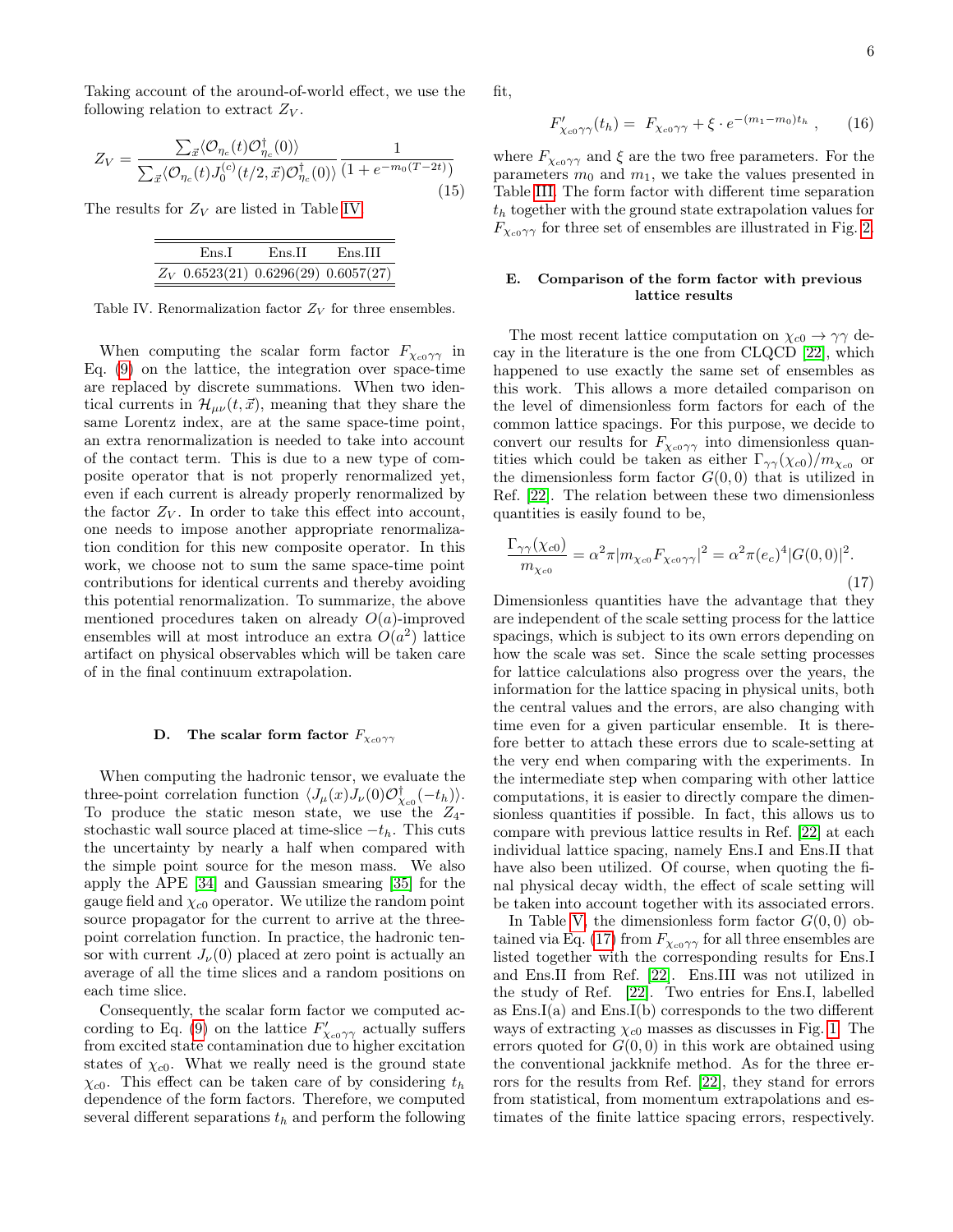|  |   |        | S |
|--|---|--------|---|
|  |   | I<br>٦ |   |
|  |   |        |   |
|  |   |        |   |
|  | I |        |   |

| G(0,0)   | Ens.I(a)                             | Ens.I(b) | Ens.H                 | Ens.III                  |
|----------|--------------------------------------|----------|-----------------------|--------------------------|
|          | This work $ 0.1884(123) 0.1899(69) $ |          | 0.1911(85)            | (0.1931(131))            |
| Ref.[22] | 0.09079(8)(19)(90)                   |          | (0.1017(7)(102)(126)) | $\overline{\phantom{0}}$ |

<span id="page-6-1"></span>Table V. Dimensionless form factors  $G(0,0)$  obtained in this work and those obtained in Ref. [\[22\]](#page-8-4) for each ensemble. Ens.I(a) and Ens.I(b) denotes two different results obtained by taking two different  $\chi_{c0}$  mass values as discussed in Fig. [1.](#page-3-2) Ensemble III was not available in Ref.[\[22\]](#page-8-4). Errors quoted for  $G(0,0)$  in this work are purely statistical that are obtained using the conventional jackknife method. Three errors for the results from Ref.[\[22\]](#page-8-4) stands for errors from statistical, from momentum extrapolations and estimates for the finite lattice spacings.

 $\times 10^{-6}$ 

We notice that the central values for dimensionless form factors  $G(0,0)$  differ by almost a factor of two for Ens. and Ens.II. The reason of this apparent discrepancy is still unknown to us. One possibility could be the under estimation of the lattice artifacts for each of the ensemble in Ref. [\[22\]](#page-8-4).

## <span id="page-6-0"></span>F. Continuum extrapolation and the final result and discussions

After obtaining the dimensionless form factors for three different lattice spacings, we could investigate the continuum limit of this quantity. For this purpose, we decide to perform this extrapolation using the more physical quantity  $\Gamma_{\gamma\gamma}(\chi_{c0})/m_{\chi_{c0}}$ , which is proportional to the norm-squared dimensionless form factor  $|G(0,0)|^2$  as indicated in Eq. [\(17\)](#page-5-3). The continuum extrapolation is done by performing a linear fit in  $a^2$  for the three ensembles and the result after the continuum extrapolation, together with the results for each ensemble, are illustrated in Fig. [3.](#page-6-2) Here the horizontal error bars for the data points indicate the errors in  $a^2$  inferred from Ref. [\[31,](#page-8-14) [32\]](#page-8-15)

It is seen that the three data points fit nicely on a straight line yielding a reasonable  $\chi^2/d.o.f.$  The two points near  $a^2 = 0$  with larger error bars designate two different results obtained from the fit with and without considering the horizontal  $a^2$ -errors for the lattice spacings. Below the two data points, we also plot the corresponding experimental value from PDG for this ratio. The two extrapolated results share almost identical central values. They differ only by their errors. The point with slightly larger error (the one slightly to the left) is the one that takes into account of the horizontal  $a^2$ errors while the other one is the one without considering a 2 -errors. Finally, there is another source of systematic errors arising from the different plateaus in the mass as discussed in Sec. [III B.](#page-2-2) Therefore, we finally quote the result of the decay width in physical units as

<span id="page-6-3"></span>
$$
\Gamma_{\gamma\gamma}(\chi_{c0}) = 3.65(83)_{\text{stat}}(21)_{\text{lat.syst}}(66)_{\text{syst}} \text{ keV}, \qquad (18)
$$

where the first two errors represent the error obtained without/with the  $a^2$ -errors. It should be interpreted as follows: the first error is the error without considering  $a^2$ -errors. The second one with the subscript lat.syst indicate the extra amount of error if one would consider the  $a^2$ -errors. In other words, one could add the first

PDG-fit:  $2.20(22)$  keV  $1.5$  $\Gamma_{\gamma\gamma}(\chi_{c0})/m_{\chi_{c0}}$  $0.5$  $\overline{2}$  $10$  $\overline{0}$  $\overline{4}$  $\,$  6  $\,$ 8 12  $a^2$ [fm<sup>2</sup>]  $\times 10^{-3}$ Figure 3. Continuum extrapolation for the ratio

this work:  $3.65(83)(21)(66)$  keV

<span id="page-6-2"></span> $\Gamma_{\gamma\gamma}(\chi_{c0})/m_{\chi_{c0}}$ . The three data points with both horizontal and vertical error-bars are results from three ensembles. The extrapolated results are shown by two side-by-side points near  $a^2 = 0$ : The one with a smaller error bar (the right one) represents the extrapolation result without considering lattice spacing errors. The other one (left one) is the result with lattice spacing errors taken into consideration. The data point (blue) below these two with a smaller error is the PDG-fit value for this ratio. At the upper right corner, we have also indicated the result of the width in physical units.

two errors in quadrature to obtain the error with  $a^2$ errors taken into consideration, which is shown by the left point near  $a^2 = 0$  in Fig. [3.](#page-6-2) The last error with subscript syst reflects the systematic error from different mass plateaus in  $Ens.I(a)$  and  $Ens.I(b)$ . In this manner, we separate different sources of systematic errors that have been studied in this paper.

It is evident that the central value for the decay width obtained in this paper is larger than the PDG value. But due to our large statistical and systematical uncertainty, it is still compatible with the experimental results within  $1.3\sigma$ .

We have tried to estimate the systematic uncertainties that might influence our final result quoted above in Eq. [\(18\)](#page-6-3). This includes choosing different plateaus for the mass, for the renormalization factor  $Z_V$ , spectral weight factor  $Z_i$ , and the number of time-slices we choose for the extrapolation of the ground state form fac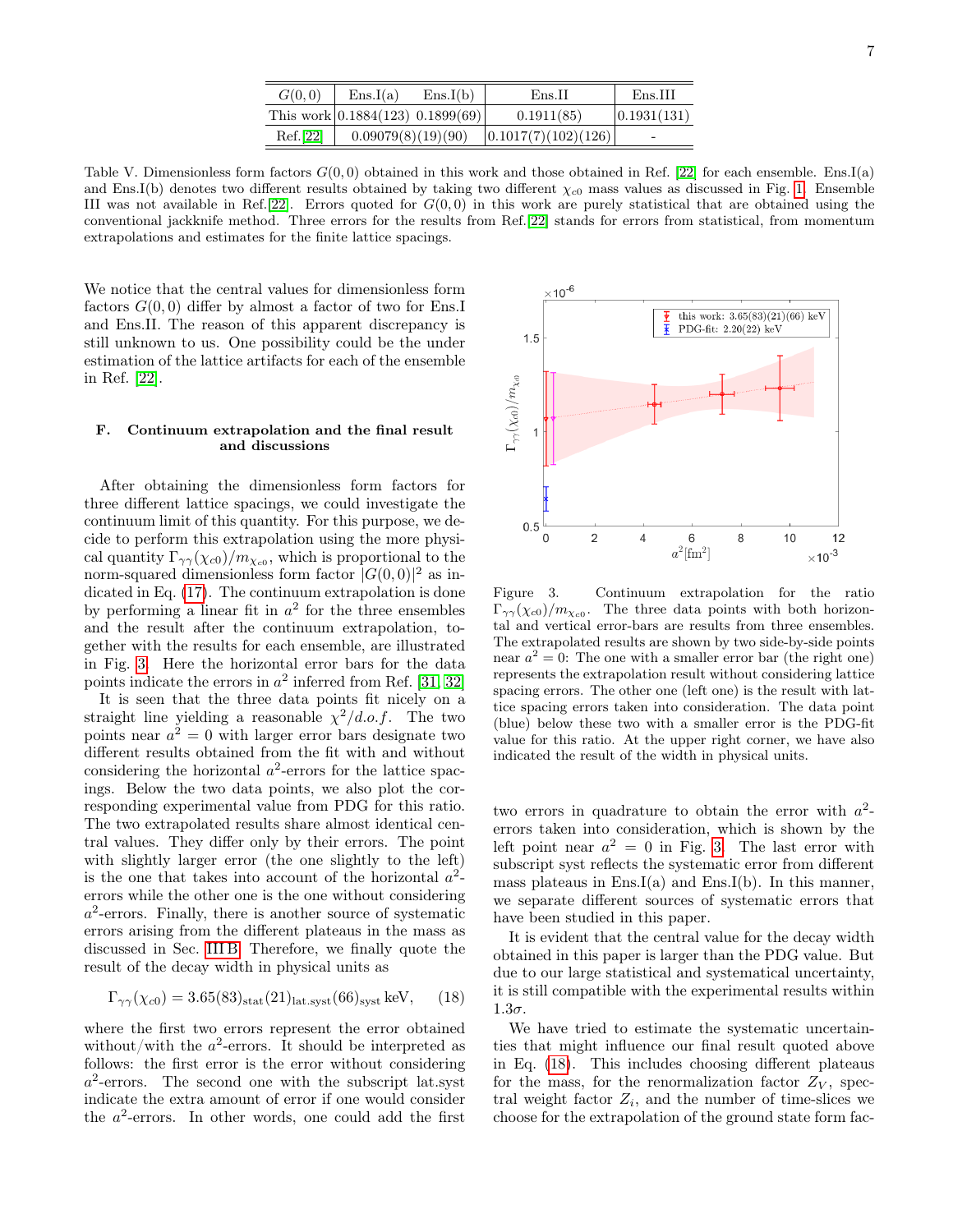tor, etc. It turns out that only the two plateaus presented in Sec. [III B](#page-2-2) contribute to a visible deviation in the central value, which we add in the third error in Eq. [18.](#page-6-3)

Needless to say, there are also other source of systematic errors that are more difficult to quantify, say neglecting the disconnected contributions, quenching of the the strange and charm quarks, etc. The disconnected diagrams contributions are believed to be suppressed in the charmonium system [\[28,](#page-8-11) [29\]](#page-8-12) due to the Okubo-Zweig-Iizuka(OZI) rule. Furthermore, the non-physical masses of up and down quarks usually only result in a small effect which is indicated in the previous lattice calculations [\[36\]](#page-8-19). Therefore, the major direction in future improvements points to the deduction of the statistical noise in  $\chi_{c0}$  correlation functions. Only after the large statistical uncertainty is fully under control, should we worry about other remaining systematic effects.

Part of the large statistical error in our study can be traced back to the mixing of  $\chi_{c0}$  and  $\eta_c$  in the twistedmass formulation of lattice QCD. To entangle this mixing, we have utilized a GEVP procedure that projects out the operators best overlapped with  $\eta_c$  and  $\chi_{c0}$  as discussed in Sec. [III A.](#page-2-1) Although this procedure works perfectly for the ground state  $\eta_c$ , the efficiency for  $\chi_{c0}$  is not quite satisfactory, rendering the two-point and threepoint correlation functions of  $\chi_{c0}$  much noisier than that of  $\eta_c$ , resulting in a much larger error for the decay rate of  $\chi_{c0}$ . Possibilities to get around this difficulty could be simply increasing the statistics of the ensembles, using more interpolating operators as the basis operators or simply using a formulation that does not suffer from this mixing effect at all, e.g. utilizing the clover-improved Wilson fermion configurations.

## IV. CONCLUSION

In this paper, we report a new lattice QCD computation of the scalar charmonium  $\chi_{c0}$  to two-photon decay width. We have performed our study using three ensembles of  $N_f = 2$  twisted mass gauge field configurations at three different lattice spacings. This allows us to perform a more reliable continuum extrapolation therefore eliminating the substantial finite lattice spacing errors observed in previous lattice studies. We also adopt a new method that directly extracts the relevant on-shell form factor, by-passing the extrapolation in the photon virtualities. We obtain the decay width of  $\chi_{c0}$  meson to be  $\Gamma_{\gamma\gamma}(\chi_{c0}) = 3.65(83)_{\text{stat}}(21)_{\text{lat.syst}}(66)_{\text{syst}}$  keV. Albeit the large errors in this computation, the result is compatible with the existing experimental values within  $1.3\sigma$ . Further possible improvements are also discussed. This calculation and possible future more systematic studies will await the new experimental results that will become available soon.

## ACKNOWLEDGMENTS

The authors would like to thank the Extended Twisted Mass Collaboration(ETMC) for sharing the gauge configurations with us. C.L. and Z.H.Z. acknowledge the support by NSFC of China under Grant No. 12070131001 and also the support by CAS Interdisciplinary Innovation Team and NSFC of China under Grant No. 11935017. Y.M. are supported by NSFC of China under Grant No. 12047505 and State Key Laboratory of Nuclear Physics and Technology, Peking University. The calculations were carried out on High-performance Computing Platform of Peking University and Tianhe-1A supercomputer at Tianjin National Supercomputing Center.

- <span id="page-7-0"></span>[1] H.-W. Huang, C.-F. Qiao, and K.-T. Chao, Electromagnetic annihilation rates of  $\chi_{c0}$  and  $\chi_{c2}$  with both relativistic and qcd radiative corrections, [Phys. Rev. D](https://doi.org/10.1103/PhysRevD.54.2123) 54, [2123 \(1996\).](https://doi.org/10.1103/PhysRevD.54.2123)
- <span id="page-7-1"></span>[2] C.-W. Hwang and R.-S. Guo, Two-photon and two-gluon decays of p-wave heavy quarkonium using a covariant light-front approach, Phys. Rev. D 82[, 034021 \(2010\).](https://doi.org/10.1103/PhysRevD.82.034021)
- <span id="page-7-2"></span>[3] K. M. Ecklund *et al.* (CLEO Collaboration), Two-photon widths of the  $\chi_{cJ}$  states of charmonium, [Phys. Rev. D](https://doi.org/10.1103/PhysRevD.78.091501) 78, [091501 \(2008\).](https://doi.org/10.1103/PhysRevD.78.091501)
- <span id="page-7-3"></span>[4] M. Ablikim *et al.* (BESIII Collaboration), Improved measurements of two-photon widths of the  $\chi_{cJ}$  states and helicity analysis for  $\chi_{c2} \to \gamma \gamma$ , [Phys. Rev. D](https://doi.org/10.1103/PhysRevD.96.092007) **96**, 092007 [\(2017\).](https://doi.org/10.1103/PhysRevD.96.092007)
- <span id="page-7-4"></span>[5] T. Appelquist and H. D. Politzer, Heavy quarks and  $e^+e^$ annihilation, [Phys. Rev. Lett.](https://doi.org/10.1103/PhysRevLett.34.43) 34, 43 (1975).
- <span id="page-7-5"></span>[6] T. Barnes, Proceedings of the IX International Workshop on Photon-Photon Collisisons, edited by D. O. Caldwell and H. P. Paar(World Scientific, Singapore, 1992) p. 263.
- <span id="page-7-6"></span>[7] S. N. Gupta, J. M. Johnson, and W. W. Repko, Relativistic two-photon and two-gluon decay rates of heavy quarkonia, [Phys. Rev. D](https://doi.org/10.1103/PhysRevD.54.2075) 54, 2075 (1996).
- <span id="page-7-7"></span>[8] D. Ebert, R. Faustov, and V. Galkin, Two-photon decay rates of heavy quarkonia in the relativistic quark model, [Mod.Phys.Lett.A](https://doi.org/10.1142/S021773230300971X) 18, 601 (2003).
- <span id="page-7-10"></span>[9] S. Godfrey and N. Isgur, Mesons in a relativized quark model with chromodynamics, [Phys. Rev. D](https://doi.org/10.1103/PhysRevD.32.189) 32, 189 [\(1985\).](https://doi.org/10.1103/PhysRevD.32.189)
- <span id="page-7-11"></span>[10] G. T. Bodwin, E. Braaten, and G. P. Lepage, Rigorous qcd predictions for decays of p-wave quarkonia, [Phys.](https://doi.org/10.1103/PhysRevD.46.R1914) Rev. D 46[, R1914 \(1992\).](https://doi.org/10.1103/PhysRevD.46.R1914)
- <span id="page-7-8"></span>[11] C. R. Munz, Two photon decays of mesons in a relativistic quark model, [Nucl. Phys. A](https://doi.org/10.1016/S0375-9474(96)00265-5) 609, 364 (1996), [arXiv:hep](https://arxiv.org/abs/hep-ph/9601206)[ph/9601206.](https://arxiv.org/abs/hep-ph/9601206)
- <span id="page-7-9"></span>[12] R. Barbieri, R. Gatto, and R. Kögerler, Calculation of the annihilation rate of p wave quark-antiquark bound states, [Physics Letters B](https://doi.org/https://doi.org/10.1016/0370-2693(76)90419-6) 60, 183 (1976).
- [13] R. Barbieri, M. Caffo, R. Gatto, and E. Remiddi, Strong qcd corrections to p-wave quarkonium decays, [Physics](https://doi.org/https://doi.org/10.1016/0370-2693(80)90407-4) Letters B 95[, 93 \(1980\).](https://doi.org/https://doi.org/10.1016/0370-2693(80)90407-4)
- [14] R. Barbieri, M. Caffo, R. Gatto, and E. Remiddi, Qcd corrections to p wave quarkonium decays, [Nuclear](https://doi.org/https://doi.org/10.1016/0550-3213(81)90192-9) Physics B 192[, 61 \(1981\).](https://doi.org/https://doi.org/10.1016/0550-3213(81)90192-9)